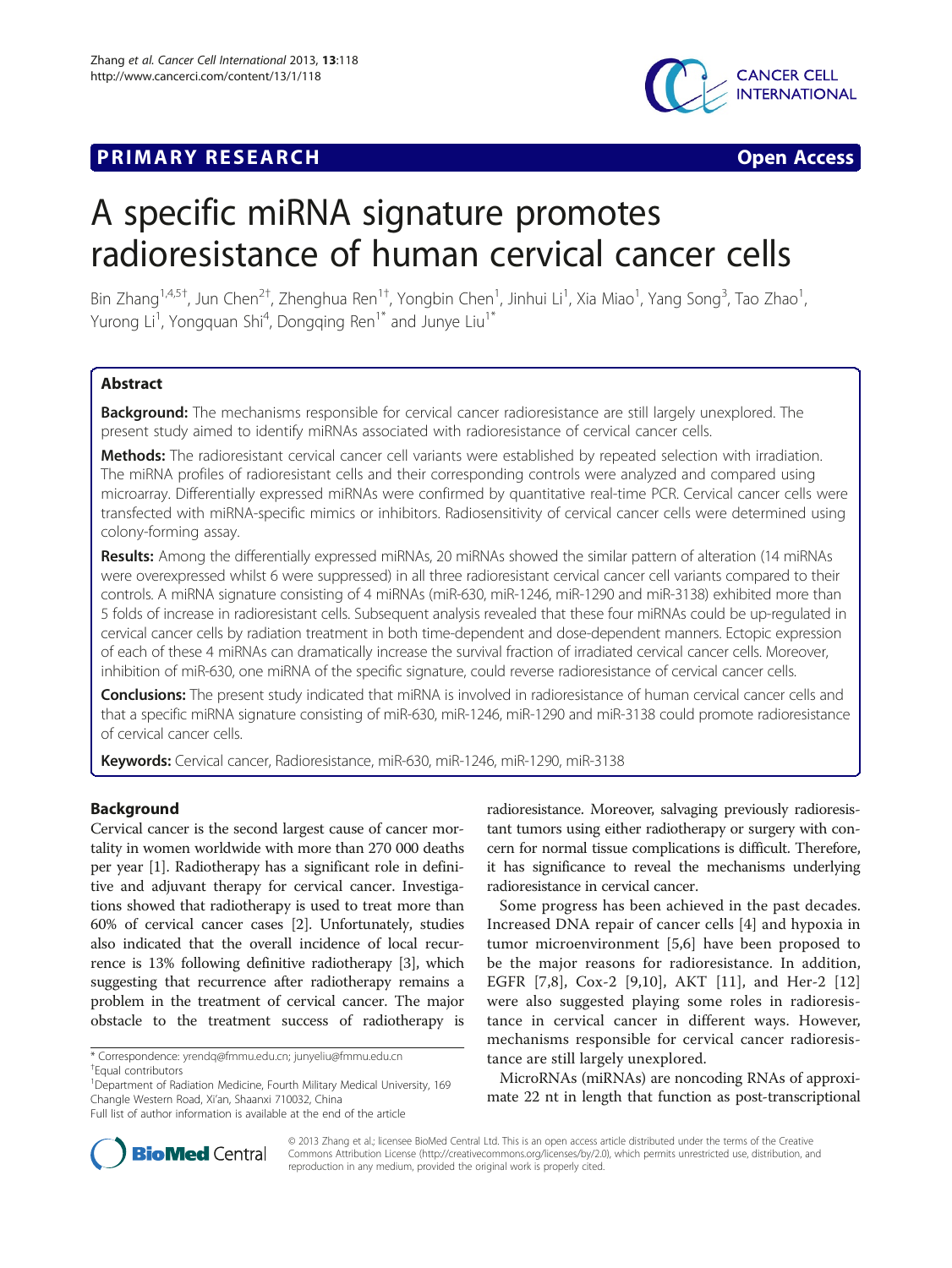regulators. By base-pairing with the complementary sites in the 3′-untranslated region (3′UTR) of the mRNA, miR-NAs control mRNA stability and translation efficiency [[13](#page-7-0)-[15](#page-7-0)]. Considering that miRNAs are predicted to regulate translation of a lot of human mRNAs [[16](#page-7-0)], it is no surprise that miRNAs have emerged as important regulators in developmental, physiological and pathological settings including cell growth, differentiation, apoptosis, metabolism and tumorigenesis [[17](#page-7-0)]. More recently, several miR-NAs have been demonstrated to be involved in tumor radioresistance. MiR-210 [[18](#page-7-0)], miR-17-92 [\[19\]](#page-7-0), miR-31 [\[20](#page-7-0)], miR-221 and miR-222 [\[21\]](#page-7-0) have been documented to be dysregulated in radioresistant cancer cells and to promote cancer radioresistance. However, little is known concerning the role of miRNAs in cervical cancer radioresistance.

Driven by these observations, we decided to investigate whether miRNAs play a role in the radioresistance of cervical cancer. We started the present study from establishment of radioresistant cervical cancer cell variants, Hela-R11 and Siha-R15, by repeated selection of Hela and Siha cells with low-dosage of radiation. In the previous study, we have demonstrated that N-Myc downstream-regulated gene 2 (NDRG2) could promote radioresistance of cervical cancer Hela cells [\[22\]](#page-7-0). The radioresistant cells Hela-NDRG2 and their control Hela-C cells were also used in this study, which were previously generated by transfection with constructs expressing NDRG2 and control vector respectively in Hela cells [[22](#page-7-0)]. The miRNA profiles of Hela-R11/Hela, Siha-R15/Siha and Hela-NDRG2/Hela-C cells were analyzed with miRNA microarray. A specific miRNA signature was revealed associated with radioresistance of human cervical cancer cells.

# Results

#### Establishment of radioresistant cervical cancer cell variants

Prior to the analysis of miRNA expression, we first established three couples of human cervical cancer cell lines. One of each couple is radioresistant while another is radiosensitive. The radioresistant Hela-R11 and Siha-R15 cells were derived from their radiosensitive parent cells Hela and Siha by repeated selection with radiation, respectively. Briefly, at the very beginning, the Hela and Siha cells were exposed to 2 Gy of irradiation, which leads to apoptosis of the majority of cells. The rest viable cells were subcultured and expanded in the next 3–5 days. The radiation treatment was repeated when cells reach 60-90% confluency. The apoptosis barely appeared in Hela-R11 and Siha-R15 cells after 11 and 15 cycles of screening, respectively. This result suggested that these two sublines achieved radioresistance. Moreover, we have demonstrated in our previous study that the Hela-NDRG2 cells were radioresistant when compared to Hela-C cells [[22](#page-7-0)]. This couple of cells was generated by transfection with constructs expressing NDRG2 and control vector respectively in Hela cells. In the next step, clonogenic assay was performed to examine the cell survival fractions to further demonstrate the significant differences between radioresistant and control cervical cancer cells. It was shown that the cell survival fractions of Hela-R11, Siha-R15 and Hela-NDRG2 cells were strikingly increased when compared to Hela, Siha and Hela-C cells as their controls respectively (Figure 1). These results indicated that Hela-R11, Siha-R15 and Hela-NDRG2 cell lines were successfully established as the radioresistant cervical cancer cell variants.

Each of these three couple of cells have same origin but with distinctly different radiosensitivities, providing us models to investigate the molecular determinants of



of sequential radiation, respectively. Another radioresistant cervical cancer cells Hela-NDRG2 (C) and their control Hela-C cells were generated in our previous study by transfection with constructs expressing NDRG2 and control vector respectively in Hela cells. The cervical cancer cells were exposed to irradiation at indicated dosage and survival fractions were determined by colony-forming assay as described in "[Materials and methods](#page-6-0)". Data was expressed as mean ± SD of triplicates in one experiment. Shown was representative of at least 3 experiments.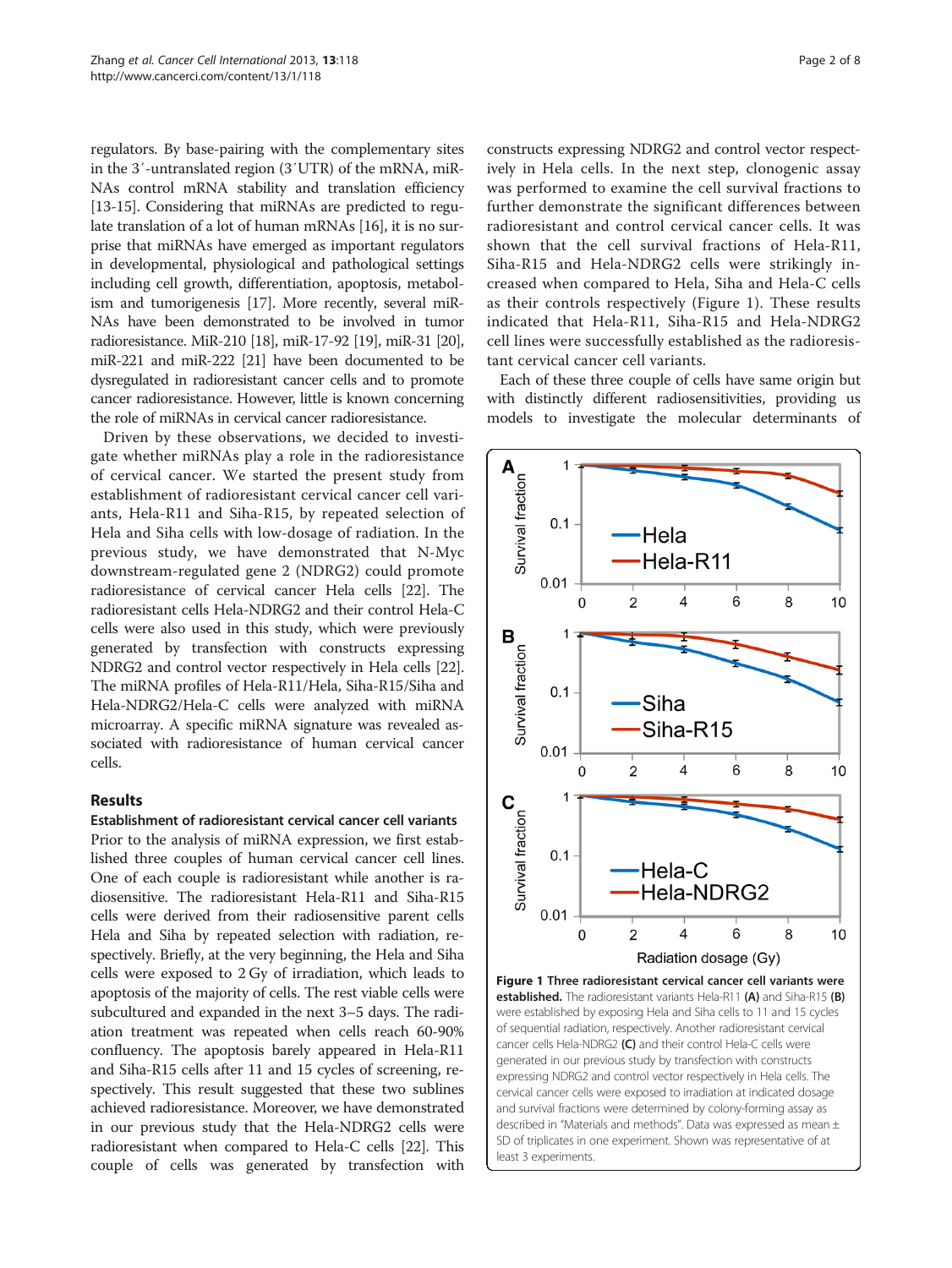responses to radiation in cervical cancer cells, and limit the number of confounding factors, such as inherent genetic variation, that may arise when using cell lines of different origin.

# miRNA profile associated with radioresistance of human cervical cancer cells

To investigate the radio-specific changes in the micro-RNAome of radioresistant cervical cancer cells, we assessed the global miRNA expression profile of above three couple of cells by microarray technology. The miRNA expression profile showed that the differences of miRNA expression between radioresistant and radiosensitive human cervical cancer cells were extremely intricate. There were 88, 105 and 102 kinds of miRNAs overexpressed whilst 47, 64 and 56 were suppressed in Hela-NDRG2, Hela-R11 and Siha-R15 cells when compared to Hela-C, Hela and Siha cells as their control respectively. However, it should be noted that there were only 20 miRNAs, of which 14 were up-regulated and others were down-regulated, having the similar alteration in all three radioresistant cervical cancer cell variants compared to their control (Figure 2). Moreover, quantitative real-time PCR (qRT-PCR) assays have been performed in above three couple of cells to determine the expression change of these 20 miRNAs. The results of qRT-PCR were exactly in consistent with microarray that 14 miRNAs were overexpressed whilst 6 were suppressed in all three radioresistant cervical cancer cell variants compared to their control (Figure [3](#page-3-0)). These data suggested that miRNA profile was associated with radioresistance of human cervical cancer cells.

# Specific miRNA signature is increased upon exposure to radiation in human cervical cancer cells

Of note, qRT-PCR illustrated that the expression of 4 miR-NAs were up-regulated over 5 folds, including miR-630, miR-1246, miR-1290 and miR-3138. Nevertheless, there were no such significant differences in expressions of other miRNAs (Figure [3](#page-3-0)). Hence, we selected this specific miRNA signature for further investigation. To find out whether radiation could regulate the expression of this specific miRNA signature, we first analyzed the expression of miR-630, miR-1246, miR-1290 and miR-3138 by qRT-PCR in human cervical cancer Hela cells after radiation at a dose of 6 Gy. It was shown that the expression of all these 4 miRNAs was increased upon exposure to radiation in a time dependent manner and sustained at least for 24 h. While the specific miRNA signature expression hasn't significantly influenced by 2 h of radiation treatment, it was apparently elevated 4 h after radiation, steadily increased to its peak at 12 h and then gradually decreased (Figure [4](#page-3-0)A). In another set of experiment, Hela cells were irradiated at different dosage and the specific miRNA signature expression was followed 12 h after



radiation. It was clear that the expression of these 4 miR-NAs could be also up-regulated by radiation in a dose dependent manner. Moreover, 6 Gy of radiation showed the most profound effects on up-regulation of the specific miRNA signature expression, even though all those dosages of radiation had stimulating effects (Figure [4](#page-3-0)B). The extremely similar results were observed in human cervical cancer Siha cells (data not shown). The above results revealed that this specific miRNA signature is increased upon exposure to radiation in human cervical cancer cells in both time dependent and dose dependent manners, suggesting a potential role of this miRNA signature in radioresistance of cervical cancer cells.

# Specific miRNA signature promotes radioresistance of human cervical cancer cells

To investigate whether the specific miRNA signature is involved in the development of radioresistance of cervical cancer cells, we used Hela cells transfected with the mimics specific for the 4 miRNAs, which respectively express relatively higher miR-630, miR-1246, miR-1290 and miR-3138 than negative control cells (data not shown). After exposure to 0, 2, 4, 6, 8, 10 Gy of irradiation respectively, cell survival fractions were examined using a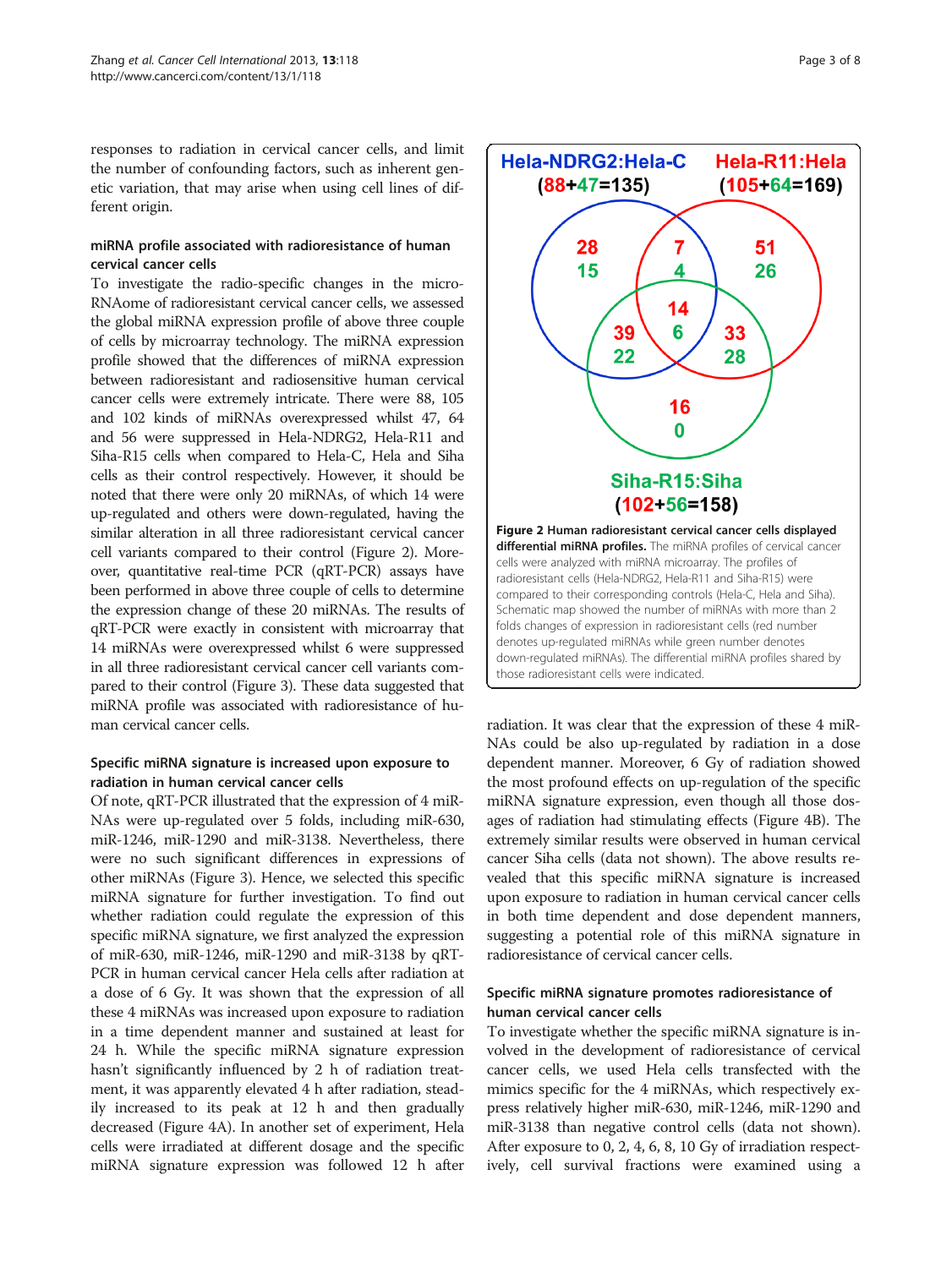<span id="page-3-0"></span>

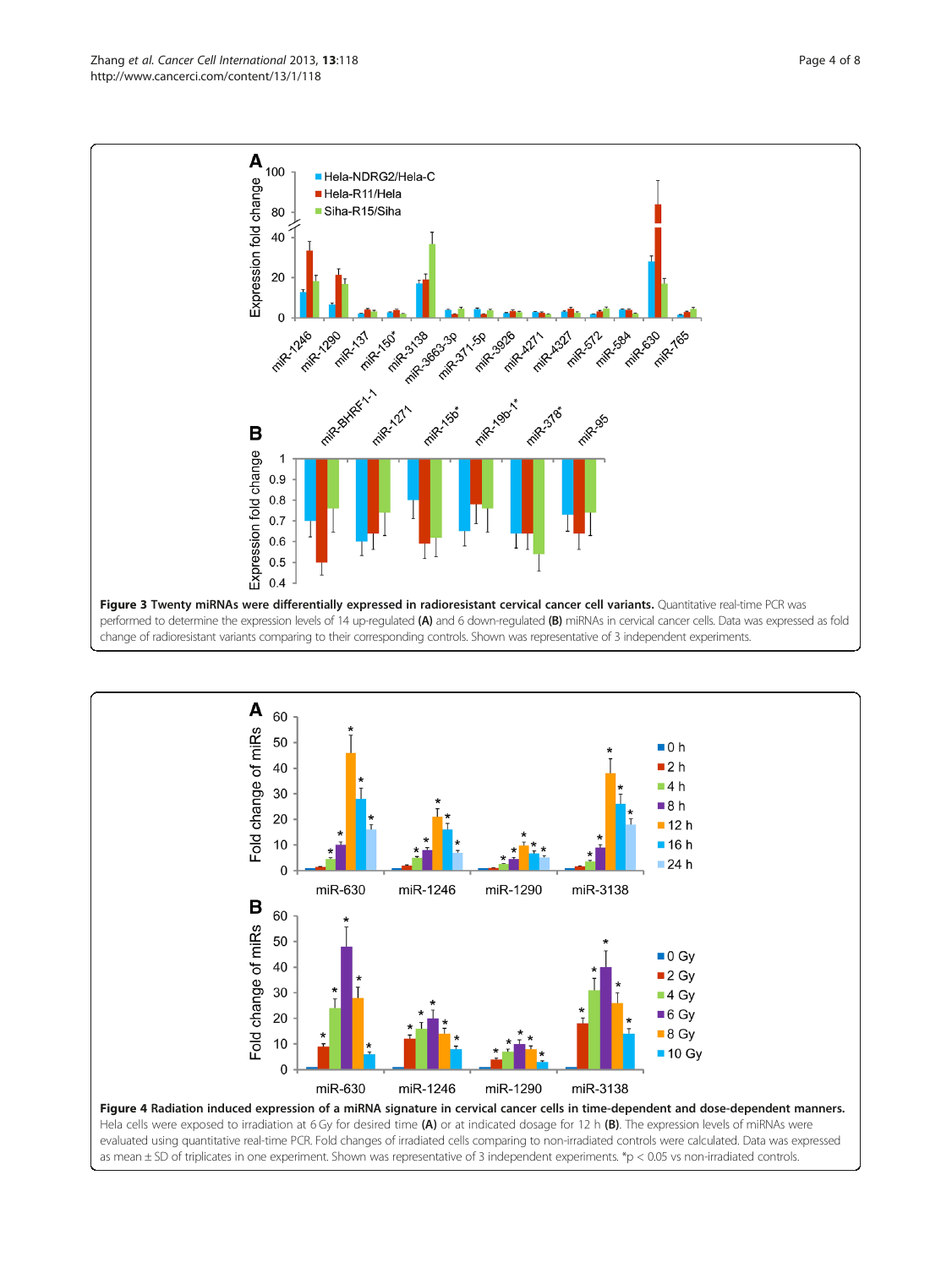clonogenic assay to assess the effects of the specific miRNA signature on radiosensitivity. It was shown that overexpression of each of these 4 miRNAs by transfection with their mimic can dramatically increased the survival fraction of irradiated Hela cells (Figure 5A). The results obtained from Siha cells (Figure 5B), which subject to the same treatment, were in accordance with the above results. We noted that the radiosensitivities of Hela and Siha cells transfected with miR-630-mimics were much more significantly attenuated when compared to cells transfected with other miRNAs in the specific miRNA signature (Figure 5A,B). Therefore, the miR-630 was selected for the further experiments as the symbol of the specific miRNA signature. The expression of miR-630 in Hela-NDRG2, Hela-R11 and Siha-R15 cells was suppressed by transfection with miR-630-inhibitors (data not shown). As indicated by the results of clonogenic assay, significantly lower survival fractions were noted in cervical cancer cells with suppressed miR-630 when compared to their controls (Figure 6A,B,C). These suggested that inhibition of miR-630, delegate of the specific miRNA signature, could reverse radioresistance of cervical cancer cells. Taken together, it was indicated that this specific miRNA signature could promotes radioresistance of human cervical cancer cells.



#### Discussion

Impaired responsiveness of tumors to radiotherapy is a major clinical problem in cervical cancer. Although extensive studies have been carried out to reveal the mechanisms underlying radioresistance, evidences so far suggest that mechanisms responsible for cervical cancer radioresistance are still not clear and likely to be intricate. Our present data indicated that a specific miRNA signature including miR-630, miR-1246, miR-1290 and miR-3138 could promote radioresistance of human cervical cancer cells. This is the first study suggesting the involvement of miRNAs in the cervical cancer radioresistance, to our knowledge.

miRNAs have been demonstrated to be regulators of many functional genes. It has been shown miR-218 could



mean ± SD of triplicates in one experiment. Shown was representative

of 3 independent experiments.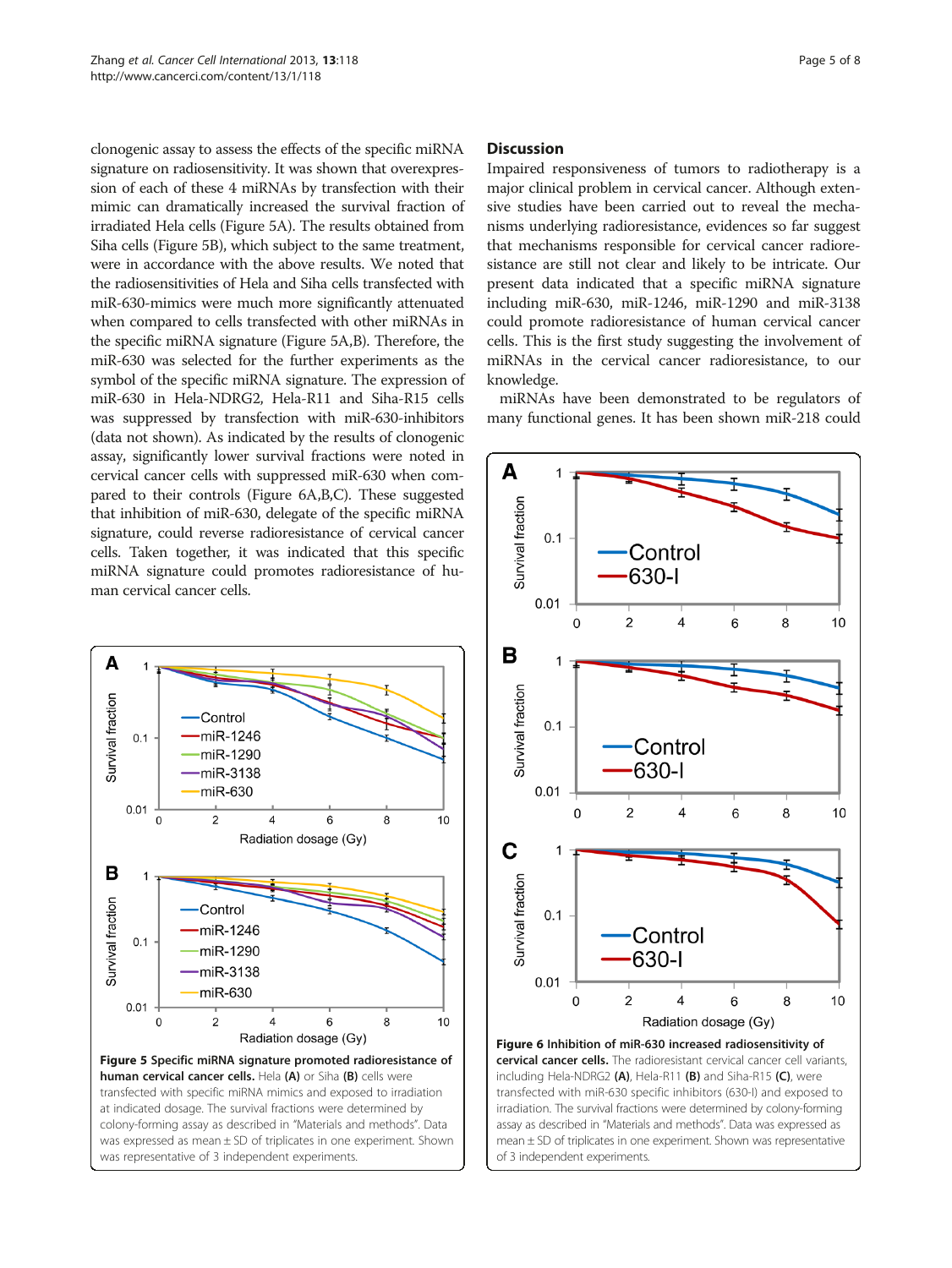inhibit cancer cell migration and invasion by targeting focal adhesion pathway [[23](#page-7-0)], impair tumor growth and increase chemo-sensitivity to cisplatin through regulating the AKT-mTOR signaling pathway [[24](#page-7-0)] and suppress progression through downregulation of survivin and the SLIT2-ROBO1 pathway [\[25\]](#page-7-0). miRNA microarray analysis has been performed to compare the differences of miRNA profiles between cervical cancer tissues and normal cervical tissues [[26,27](#page-7-0)] or adjacent normal cervical tissues [[28](#page-7-0)], suggesting important roles of specific miRNAs in cervical tumorigenesis. However, miRNA function depends on the particular tissue type in which they are found and the cellular environment in which they are expressed [[29](#page-7-0)]. In the present study, miRNA microarray was employed to compare the miRNA profiles of 3 couples of cervical cancer cell variants derived from different origin, of which one is radioresistant and another is the corresponding control. This strategy helps us to omit the prior influence of tissue type and cellular environment on miRNA expression pattern and clarify the mechanisms of human cervical cancer radioresistance in a way. Although altered expression of vast miRNAs in radioresistant cervical cancer cell models was indicated, only a limited miRNA profile, that contains 14 miRNAs which were up-regulated and 6 others suppressed, has been shared by all three radioresistant cell variants. Hela-NDRG2 and Hela-R11, deriving from the same cell line, have 31 miRNAs overlapped. This may reflect different influence of generation methods on miRNA expressing profiles. Hela-NDRG2 was generated by overexpressing NDRG2 in Hela cells, while Hela-R11 was established by repeated exposure to radiation for 11 times. On the other hand, the overlapped miRNAs have the bigger possibility to be the drivers while other miRNAs may be passengers in responding to radiation. These strongly indicate that some miRNAs are specific to and involved in radioresistance of cervical cancer cells.

Several miRNAs have been demonstrated to be involved in radioresistance as suppressors. miR-210 [\[18](#page-7-0)], miR-17-92 [[19](#page-7-0)], miR-31 [\[20](#page-7-0)], miR-221 and miR-222 [[21](#page-7-0)] have been documented to be down-regulated in radioresistant cancer cells, to regulate the expression of AIFM3, MNT and PTEN respectively, and to promote cancer radioresistance. In the present study, 4 miRNAs (miR-630, miR-1246, miR-1290 and miR-3138) showing more than 5 folds of expression changes were selected for further analysis. This specific miRNA signature is increased upon exposure to radiation in human cervical cancer cells in a time dependent and a dose dependent manners. Most recently, Chaudhry et al. [\[30](#page-7-0)] reported the identification of radiation-induced miRNA transcriptome by next-generation massively parallel sequencing in human lymphoblast cell TK6. It was shown that more than 30 miRNAs are modulated by irradiation. Interestingly, 12 miRNAs exhibited two peaks of induction while

15 miRNAs were induced only at one time point [[30](#page-7-0)]. In another study, the same group analyzed radiation-induced miRNA modulation in glioblastoma cells M059J and M059K, two cell lines from the same origin. M059J is deficient in DNA-dependent protein kinase whereas M059K has normal kinase activity. The miR-17-3p, miR-17-5p, miR-19a, miR-19b, miR-142-3p, and miR-142-5p were upregulated in both M059K and M059J cells [\[31\]](#page-7-0). However, the miR-15a, miR-16, miR-143, miR-155, and miR-21 were upregulated in M059K, and the modulation of these miR-NAs fluctuated in M059J cells in a time-dependent manner [[31](#page-7-0)]. The dynamic miRNA profiles in M059 cells are different from that in TK6 cells. The radiation-induced miRNAs (miR-630, miR-1246, miR-1290 and miR-3138) in cervical cancer cells are not included in the miRNA profiles of M059 and TK6, supporting the speculation that the modulation of miRNA is dependent on cell type, radiation dose and dose rate [\[30](#page-7-0)].

The present study also demonstrated that overexpression of the specific miRNA signature (miR-630, miR-1246, miR-1290 and miR-3138) by transfection with its mimics respectively could enhance the radioresistance in cervical cancer cells, and that suppression of miR-630, delegate of the specific miRNA signature, attenuates the radioresistance in cervical cancer cells. These results suggest that overexpression of this specific miRNA signature may be important for surviving the cytotoxic effects of radiation and promotes radioresistance of human cervical cancer cells. It has been reported that miR-630 regulates cisplatin-induced cancer cell death [[32\]](#page-7-0) and acts as a regulator downstream of phospho-ΔNp63α in autophagy [[33\]](#page-7-0). miR-1246 can be up-regulated in human epidermoid carcinoma cells A431 in response to photodynamic therapy [[34\]](#page-7-0), serve as a novel diagnostic and prognostic biomarker for oesophageal squamous cell carcinoma [[35\]](#page-7-0) and multiple myeloma [\[36](#page-7-0)]. Up-regulation of microRNA-1290 impairs cytokinesis and affects the reprogramming of colon cancer cells [\[37\]](#page-7-0). The present study reveals positive roles of miR-630, miR-1246, miR-1290 and miR-3138 in radioresistance of cervical cancer cells, supporting regulatory roles of miRNAs in radioresistance. However, it should be noted that the targets of these miRNAs and the relative pathways need further exploration.

# Conclusions

In conclusion, our findings suggest that miRNAs may play a role in radioresistance of cervical cancer and a specific miRNA signature promotes radioresistance of human cervical cancer cells. These data can help us to better understand the molecular mechanisms underlying resistance to radiation and the role of miRNAs in development of cancer radioresistance. Further studies are encouraged to reveal the targets and mechanisms underlying the specific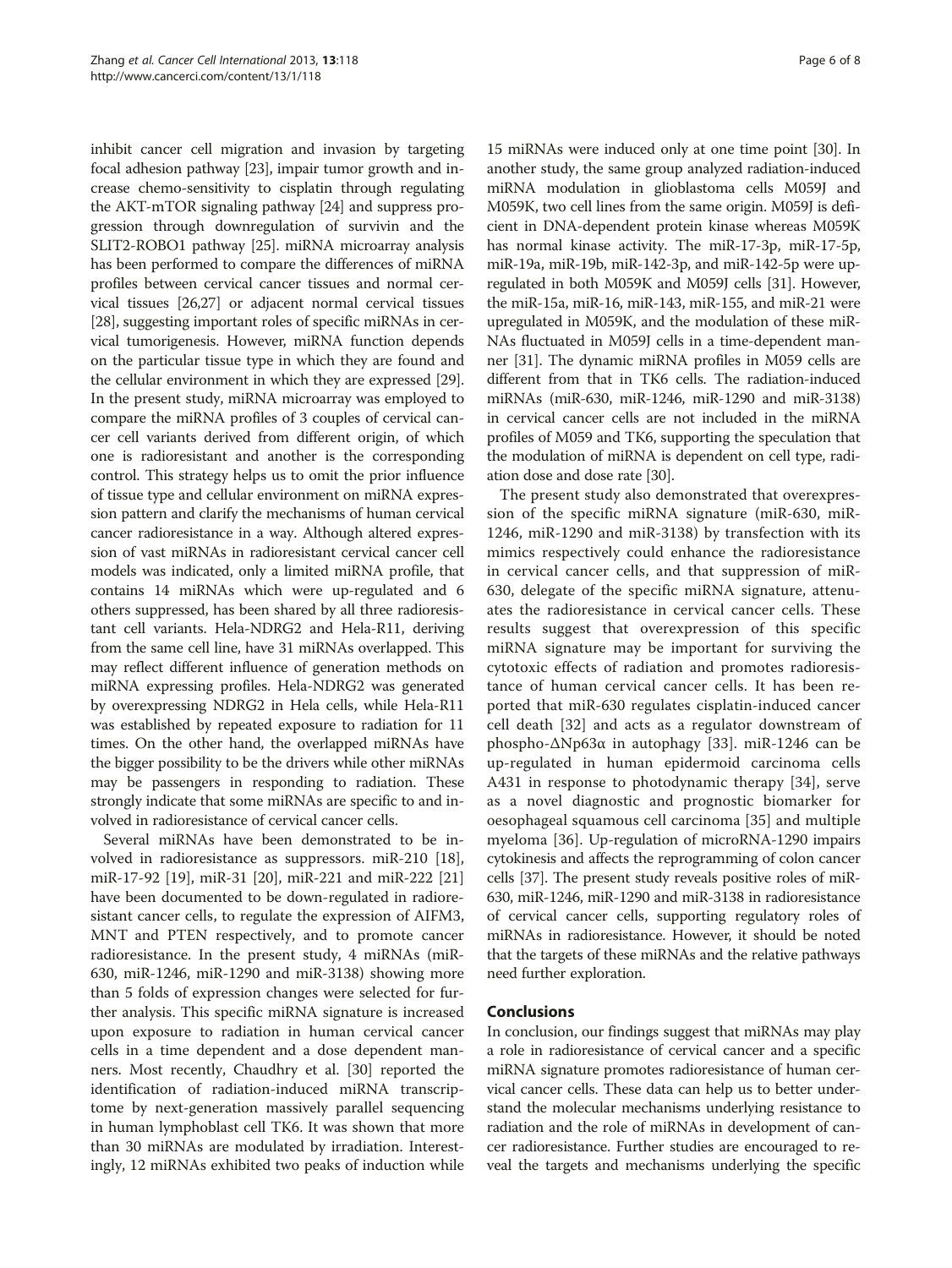<span id="page-6-0"></span>miRNA signature in radioresistance and to evaluate the clinical relevance and significance of this specific miRNA signature in cervical cancer.

## Materials and methods

#### Cell culture and transfection

The human cervical cancer cell lines Hela and Siha were obtained from the American Type Culture Collection (Manassas, VA). Hela variants Hela-NDRG2 and Hela-C were previously established by stable transfection with constructs expressing NDRG2 and control vector respectively in Hela cells [\[22](#page-7-0)]. All the cells were maintained as a monolayer in Dulbecco's modified Eagle's medium (Invitrogen, Carlsbad, CA) supplemented with 10% fetal bovine serum (Sijiqing Biological Engineering Materials Co., Hangzhou, China) at 37°C in the presence of 5%  $CO_2$ -balanced air.

The mimics and inhibitors specific for miR-630, miR-1246, miR-1290 and miR-3138 were obtained from Ambion (Grand Island, NY). Cervical cancer cells were transfected with the miRNA mimics or inhibitors at a final concentration of 100 μM (mimics) or 200 μM (inhibitor) using LipofectamineTM 2000 (Invitrogen, Carlsbad, CA) according to the manufacturer's instruction.

## Irradiation

Irradiation was performed using a  ${}^{60}$ Co γ-ray therapeutic machine, RCR-120 (Toshiba, Tokyo, Japan), at a dose rate of 1.6 Gy/min.

#### Colony-forming assay

The radiosensitivity of cervical cells was determined using colony-forming assay as previously described [[22](#page-7-0)]. In brief, cancer cells at 60-80% confluency were trypsinized into single cell suspension and exposed to desired dosage of irradiation. Following exposure, cells (200–2000) were plated in 60 mm dishes and incubated at  $37^{\circ}$ C, 5% CO<sub>2</sub> for colony formation. After 10–14 days of growth, the colonies were fixed with 10% (v/v) methanol for 15 min and stained with 5% (g/v) Giemsa solution (Sigma) for 20 min. Colonies that consisted of more than 50 cells were scored. Colony plating efficiency was calculated to be the number of viable plated cells, and expressed as a percentage of inoculated cells. In each group, survival fraction of cells was calculated as plating efficiency of the irradiated cells divided by the plating efficiency of the untreated control. Survival curves were plotted as the log of survival fraction versus radiation dosage.

#### miRNA microarray analysis

The miRNA profiles of three couple of cells (Hela-R11/ Hela, Siha-R15/Siha and Hela-NDRG2/Hela-C) were analyzed using miRNA microarray. Total RNA from cervical cancer cells was isolated with Trizol reagent (Invitrogen, Carlsbad, CA) and miRNA fraction was further purified using a mirVanaTM miRNA isolation kit (Ambion, Austin, TX). The isolated miRNAs from the 2 cell lines of each couple were then labeled with Hy3 using the miRCUR-YTM Array Labelling kit (Exiqon, Vedbaek Denmark) and hybridized respectively on a miRCURYTM LNA micro-RNA Array (v 8.0, Exiqon) as described [[38](#page-7-0)]. Microarray images were acquired using a Genepix 4000B scanner (Axon Instruments, Union City, CA) and processed and analyzed with Genepix Pro 6.0 software (Axon Instruments) and Excel.

#### Real-time PCR

The expression levels of miRNAs in cervical cancer cells were determined using real-time PCR. Total RNA of cervical cancer cells was extracted using Trizol reagent (Invitrogen, Carlsbad, CA) and reverse transcription was performed according to the manufacturer's instructions (D350A, TaKaRa Biotechnology, Dalian, Liaoning, China). Quantitative real-time PCR (qRT-PCR) was performed to determine the expression levels of each miRNA using the exact sequences (U to T) of these miRNAs as the forward primer and the unique q-PCR primer from the cDNA Synthesis Kit. U6 was used as an internal control, and each plate contains one cDNA sample for each primer as a correct sample.

#### Statistical analysis

Data are expressed as mean  $\pm$  SD. Statistical analyses were performed with the SPSS software (version 10.0; SPSS, Chicago, IL) by using one-way ANOVA followed by the ttest for independent groups. A p level of  $< 0.05$  was considered statistically significant.

#### Abbreviations

miRNA: microRNA; NDRG2: N-Myc downstream-regulated gene 2; qRT-PCR: Quantitative real-time PCR.

#### Competing interests

The authors declare that they have no competing interests.

#### Authors' contribution

BZ carried out the miRNA microarray analysis and participated in cell transfection. JC carried out colony-forming assay and cell culture. ZR and JL performed real-time PCR and took part in colony-forming assay. XM participated in cell culture and transfection. YS participated in real-time PCR and miRNA microarray analysis. TZ performed irradiation. YL performed the statistical analysis. YC conceived the study and participated in miRNA microarray analysis. YS participated in the study design and helped to draft the manuscript. JL and DR conceived the study, carried out its design and drafted the manuscript. All authors read and approved the final manuscript.

#### Acknowledgements

This work was supported by National Natural Science Foundation of China (#81272490, #31270899).

#### Author details

<sup>1</sup>Department of Radiation Medicine, Fourth Military Medical University, 169 Changle Western Road, Xi'an, Shaanxi 710032, China. <sup>2</sup>Department of Osteology, Tangdu Hospital, Fourth Military Medical University, Xi'an, Shaanxi 710038, China. <sup>3</sup>Department of Oncology, Tangdu Hospital, Fourth Military Medical University, Xi'an, Shaanxi 710038, China. <sup>4</sup>State Key Laboratory of